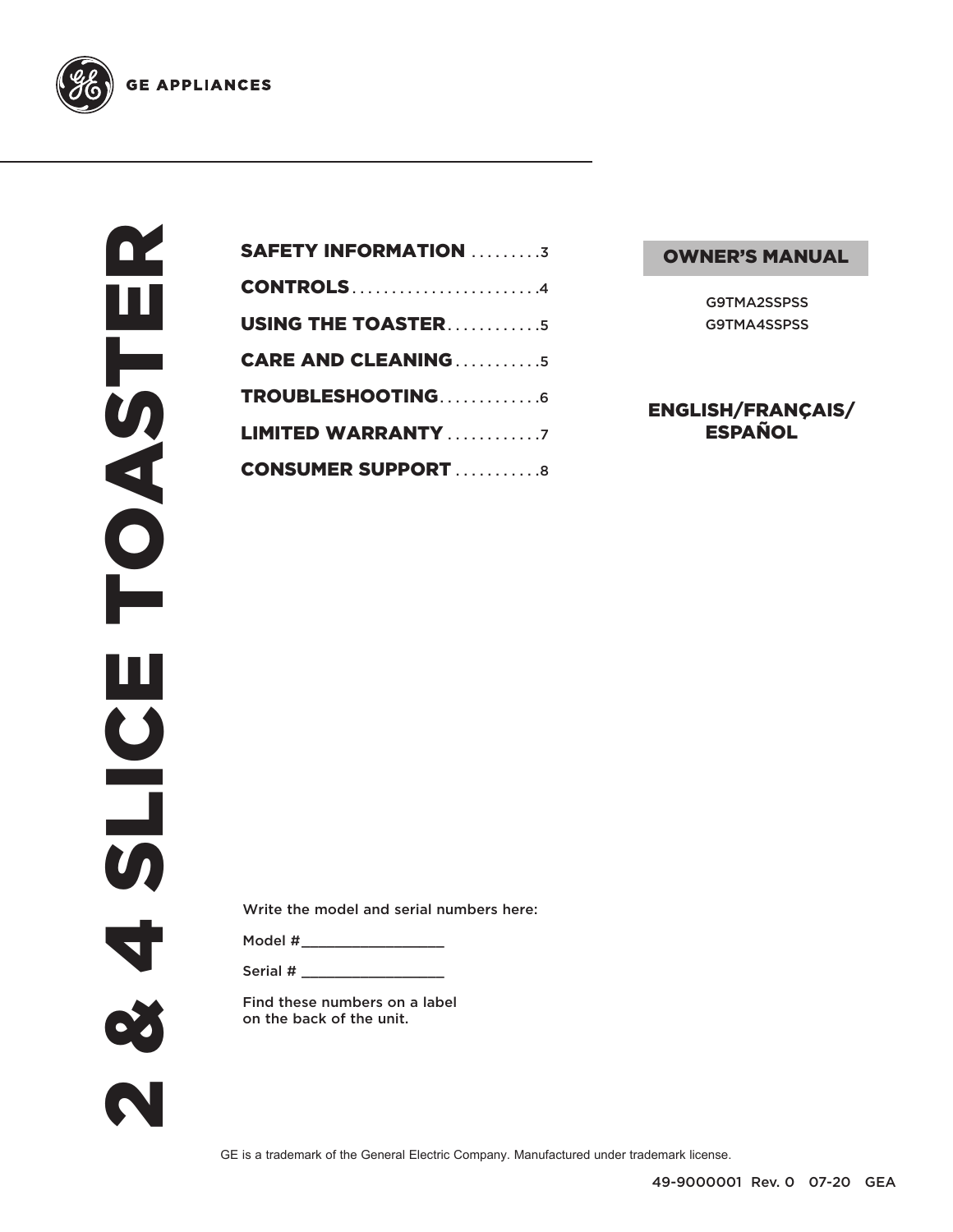#### **THANK YOU FOR MAKING GE APPLIANCES A PART OF YOUR HOME.**

Whether you grew up with GE Appliances, or this is your first, we're happy to have you in the family.

We take pride in the craftsmanship, innovation and design that goes into every GE Appliances product, and we think you will too. Among other things, registration of your appliance ensures that we can deliver important product information and warranty details when you need them.

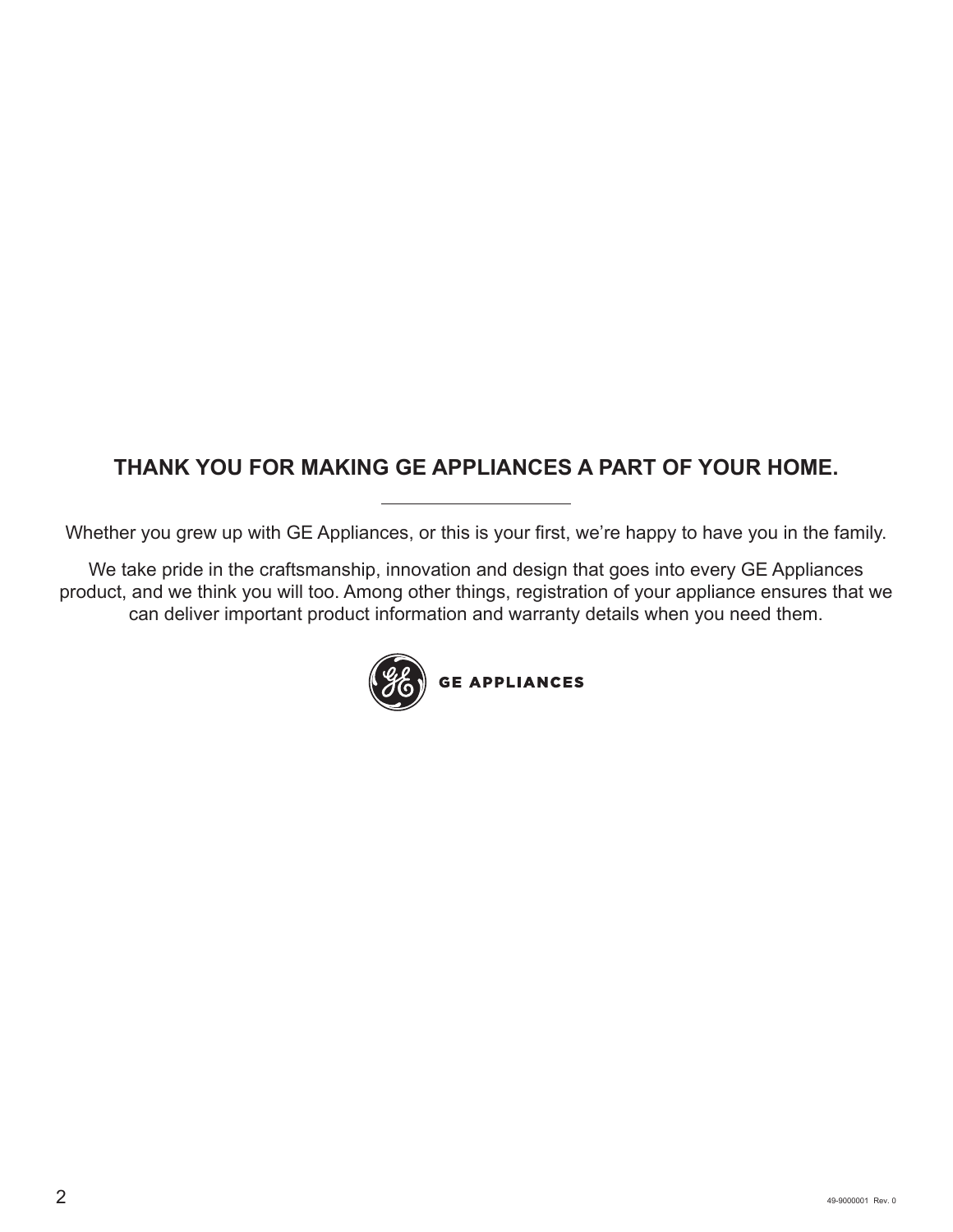#### **IMPORTANT SAFETY INFORMATION READ ALL INSTRUCTIONS BEFORE USING THE APPLIANCE**

**AWARNING** Read all safety instructions before using the product. Failure to follow these instructions may result in fire, electrical shock, serious injury, or death.

## **IMPORTANT SAFEGUARDS**

- **Read all instructions.**
- Use this appliance only for its intended purpose as described in the Owner's Manual.

**• WARNING To prevent electrical shock, unplug before cleaning.**

- **WARNING To reduce the risk of fire or electric shock, operate with crumb tray in place.**
- A fire may occur if the toaster is covered or touching flammable material, including curtains, draperies or walls, when in operation.
- Before performing any service, unplug the toaster.
- Do not leave children alone–children should not be left alone or unattended in an area where an appliance is in use.
- Do not touch the heating elements or the interior surface of the toaster. These surfaces may be hot enough to burn. During and after use, do not touch interior area of the toaster; allow sufficient time for cooling first. Other surfaces of the appliance may become hot enough to cause burns. Potentially hot surfaces include the internal heating elements, the top, the back, and the crevices around the toaster opening.
- Do not touch hot surfaces. Use lever or knobs.
- To protect against fire, electric shock and injury to persons do not immerse cords, plugs or appliance in water or other liquid.
- Unplug from outlet when not in use and before cleaning. Allow to cool before putting on or taking off parts, and before cleaning the appliance.
- Do not operate any appliance with a damaged cord or plug, or after the appliance malfunctions or has been damaged in any manner. Contact Consumer Support.
- The use of accessory attachments not recommended by the appliance manufacturer may cause injuries.
- Do not use outdoors.
- Do not let cord hang over edge of table or counter, or touch hot surfaces.
- Do not place on or near a hot gas or electric burner, or in a heated oven.
- Do not use this appliance for anything other than intended use.
- Oversized foods, metal foil packages, or utensils must not be inserted in a toaster, as they may create a risk of fire or electric shock.
- Do not attempt to dislodge food when toaster is plugged in.

#### **WARNING KEEP FLAMMABLE MATERIALS AWAY FROM THE TOASTER**

Failure to do so may result in fire or personal injury.

- Do not store or use flammable materials in a toaster or near the toaster opening, including paper, plastic, pot holders, linens, wall coverings, curtains, drapes and gasoline or other flammable vapors and liquids.
- Never wear loose-fitting or hanging garments while using the appliance. These garments may ignite if they contact hot surfaces causing severe burns.

#### **WARNING TAMPER-RESISTANT SCREW**

This appliance is equipped with a tamper-resistant screw to prevent removal of the outer cover. To reduce the risk of fire or electric shock, do not attempt to remove the outer cover. There are no user-serviceable parts inside. Repair should be done only by an authorized service personnel.

#### **POLARIZED PLUG**

This appliance has a polarized plug (one blade is wider than the other). To reduce the risk of electric shock, this plug is intended to fit into a polarized outlet only one way. If the plug does not fit fully into the outlet, reverse the plug. If it still does not fit, contact a qualified electrician. Do not attempt to modify the plug in any way.

#### **ELECTRICAL CORD**

**NOTE:** If the power cord is damaged, please contact the warrantor listed in the back of this manual.

# 49-9000001 Rev. **8 READ AND SAVE THESE INSTRUCTIONS**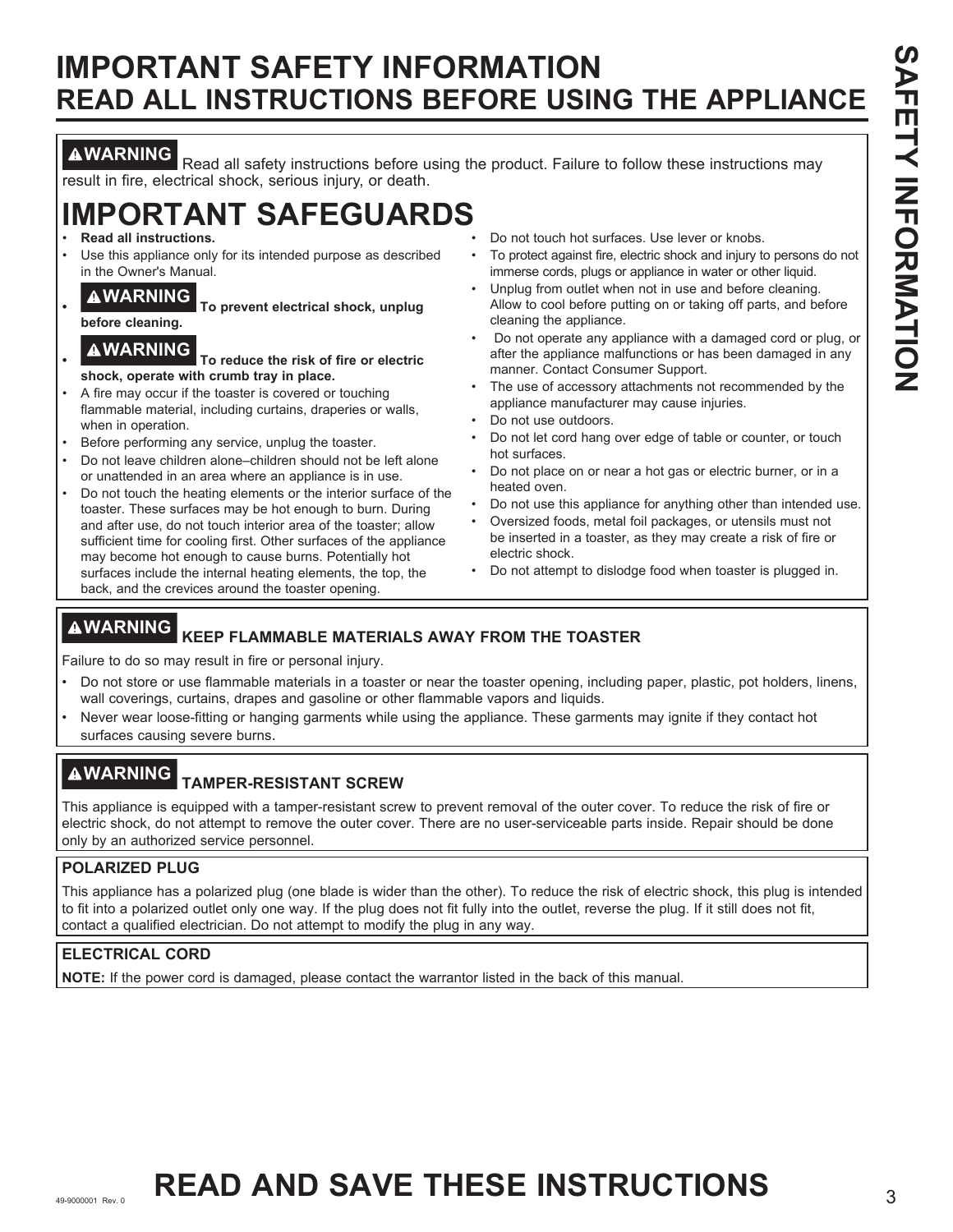**2 Slice Toaster 4 Slice Toaster** 



Appearance will vary by model **NOTE:** The 4 slice toaster has crumb trays on each side of the unit.

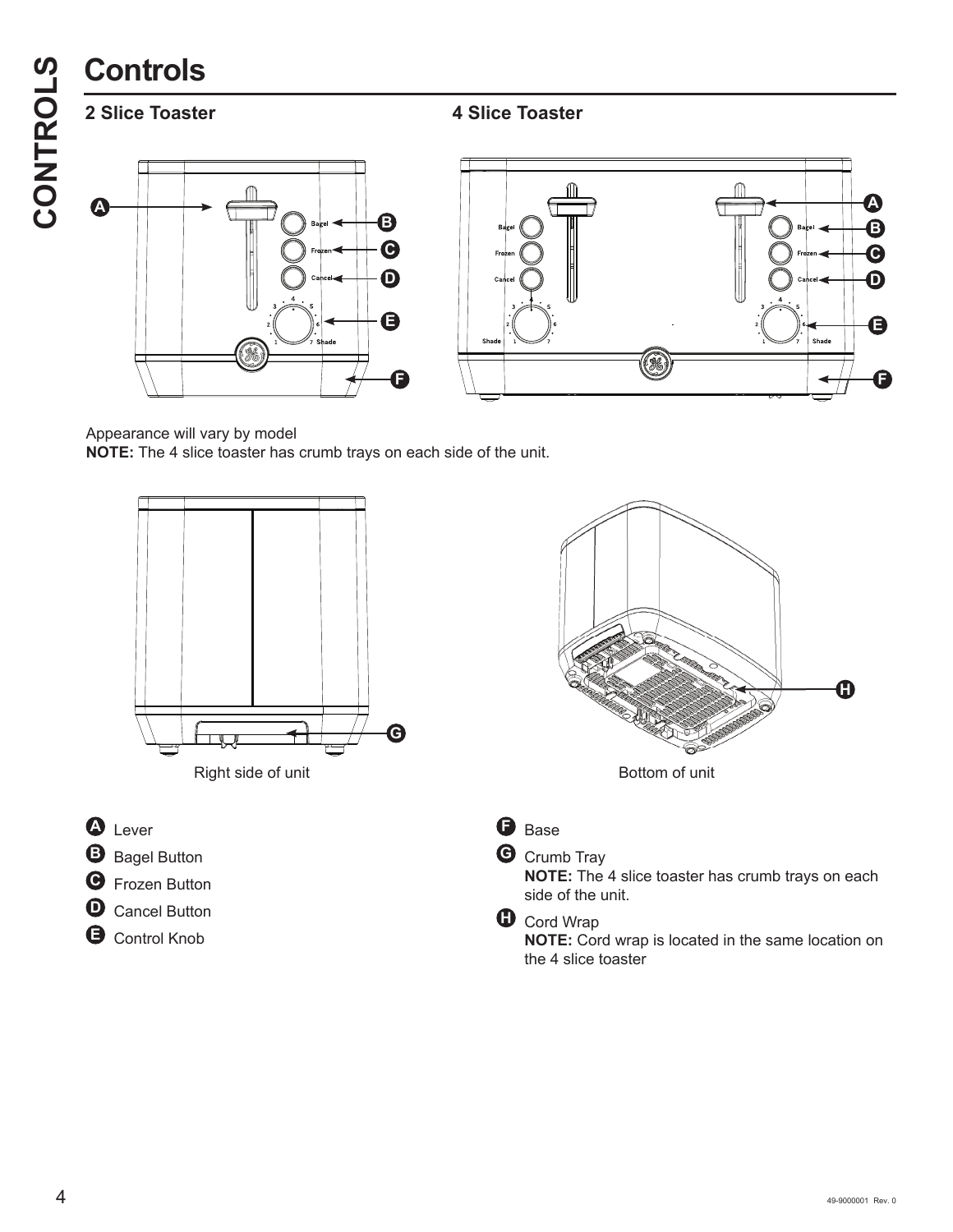# **Using the Toaster**

#### **Getting Started**

#### **This appliance is for household use only.**

- Remove all packing materials, any stickers and the plastic band around the power plug.
- To register your product, go to GEAppliances.com.
- Wash all parts as instructed in Care and Cleaning section.
- Select a level surface where this unit is to be used allowing enough space for steam to escape without damage to counters, cabinets and walls. Recommended 4 inch clearance on all sides.
- Before first use, set the browning level to maximum (7) and operate the appliance empty in a well ventilated room to cure the new elements. This may produce a slight odor as the element cures.

#### **Toasting Bread**

- 1. Set the toaster upright on a firm, level, heat-resistant surface.
- 2. Put the plug into the power socket.
- 3. Turn the browning control to the required setting  $(1 =$ light,  $7 =$ dark).
- 4. Press the lever down fully. It won't lock down unless the toaster is connected to the electricity supply.
- 5. If you need to stop the toasting while the cycle is still in process, press the 'Cancel' button to eject any contents in the toaster.

# **Care and Cleaning**

Follow these guidelines for cleaning and caring for your Toaster:

- Unplug the appliance and let it cool down before attempting to clean or remove any toast stuck in the unit.
- To remove crumbs from the appliance, gently slide out the crumb tray from the appliance and empty it. Replace tray when finished.
- Do not insert foreign objects into slots.

#### **Frozen Bread**

- 1. Leave the browning control at your preferred setting, insert the frozen bread, lower the lever, then press the "Frozen" button.
- 2. The light will come on.
- 3. The toast will pop up when ready.

#### **Bagels**

- 1. Insert sliced bagel into the slots with cut side toward the inside of the toaster.
- 2. Leave the browning control at your preferred setting, lower the lever, then press the "Bagel" button.
- 3. The bagel will pop up when ready.

#### **Cancel**

1. Pressing the "Cancel" button will stop toasting.

•

- **ACAUTION** Do not hold the appliance upside down and do not shake it to remove the crumbs, bread or other toasting articles.
- Clean the body of the appliance with a damp cloth.
- **DANGER**: Never immerse the appliance in water or a dishwasher.
- **ACAUTION** Never use scouring pads, abrasive cleaning agents or aggressive liquids such as petrol or acetone to clean the appliance.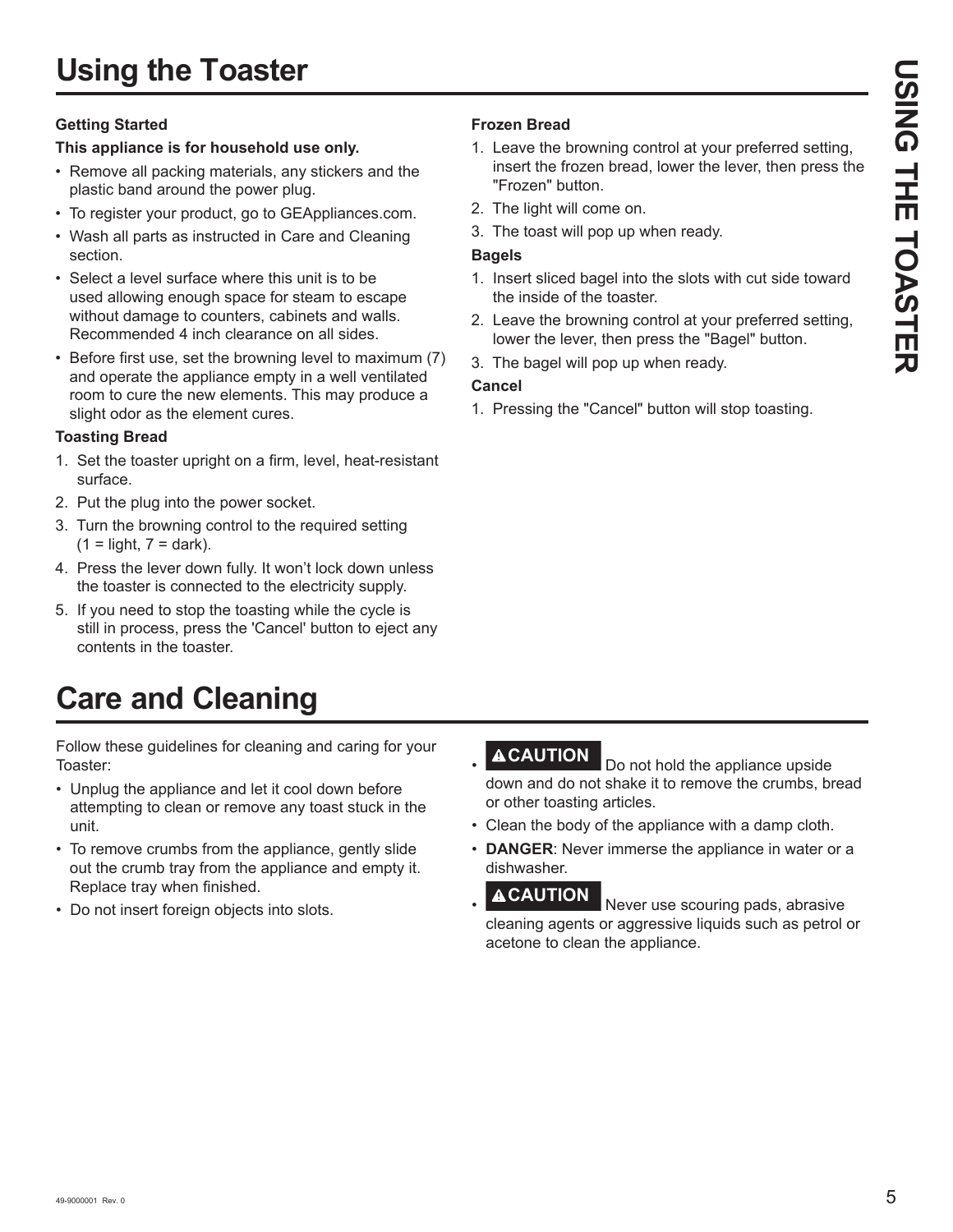# **Troubleshooting**

Save time and money! Review the charts on the following pages first and you may not need to call for service.

| <b>Problem</b>                                                          | <b>Solution</b>                                                                                                                                                                                                    |
|-------------------------------------------------------------------------|--------------------------------------------------------------------------------------------------------------------------------------------------------------------------------------------------------------------|
| The toaster does not work                                               | Make sure plug is properly inserted into the wall.                                                                                                                                                                 |
| Bread gets stuck in appliance                                           | Unplug the appliance and let it cool down. Carefully remove the bread from the toaster. Take care<br>not to damage the heating elements when you remove the bread. Never use a metal object for this<br>purpose    |
| Toast is too light/too dark                                             | Check the browning setting selected for toasting. Select a lower setting next time if your toast is too<br>dark and a higher setting if your toast is too light. Also check that the Frozen button is not selected |
| The bread pops up almost<br>immediately without having been<br>toasted. | Make sure you push down the toasting lever all the way.                                                                                                                                                            |
| Smoke comes out of the toaster.                                         | Push the cancel button to stop the toasting process. Empty crumb tray if it is full and clean if needed.                                                                                                           |
| The cord is damaged.                                                    | If the cord to this appliance is damaged, it must always be replaced by a service center                                                                                                                           |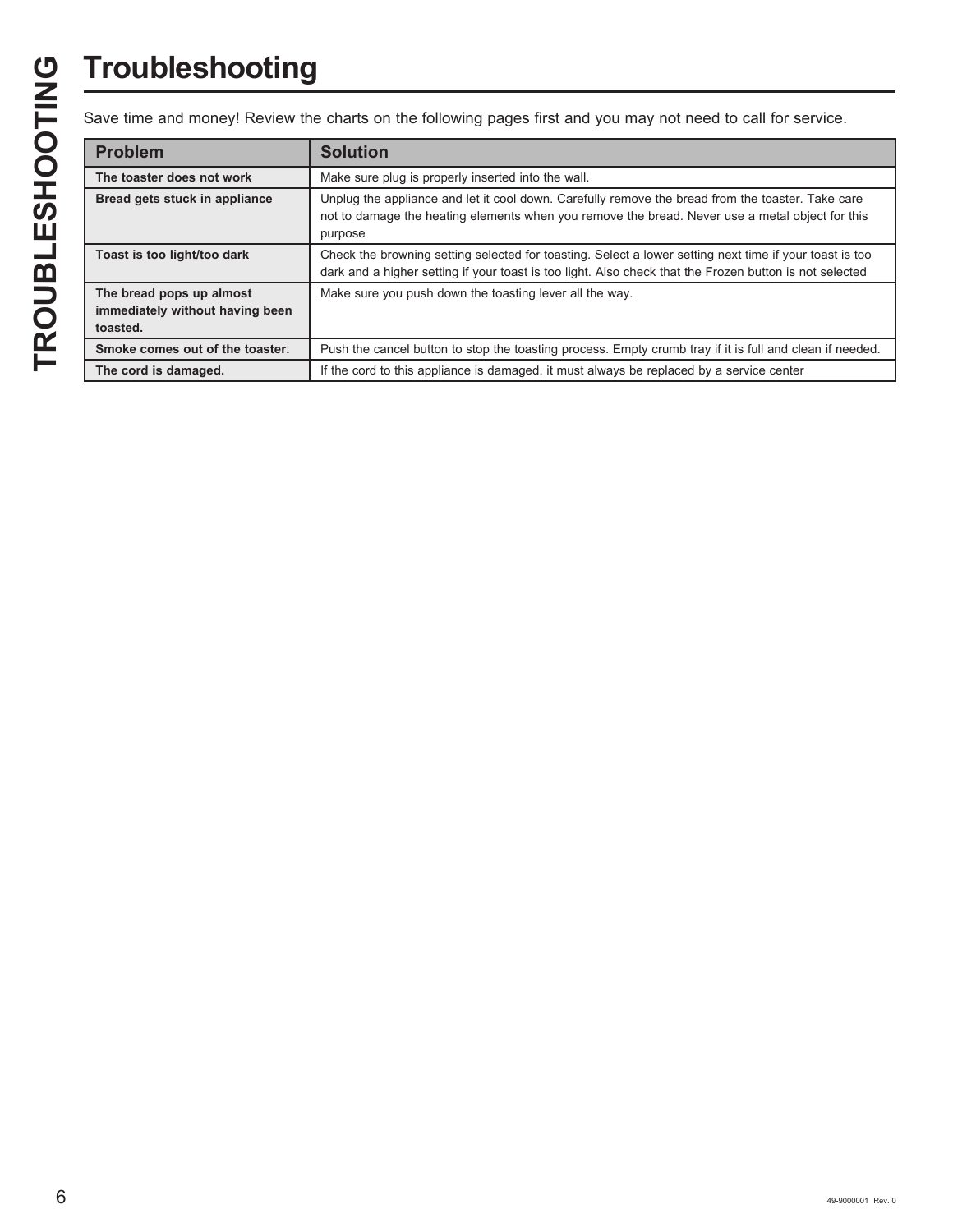# **GE Appliances Limited Warranty**

#### **GEAppliances.com**

Please have your serial number and your model number available when calling for service. Call 1.800. GE.CARES (1-800-432-2737) for service questions.

| For the Period of:                                                                                        | <b>GE Appliances Covers</b>                      |                                                                                                                                                                                                                                                                                             |
|-----------------------------------------------------------------------------------------------------------|--------------------------------------------------|---------------------------------------------------------------------------------------------------------------------------------------------------------------------------------------------------------------------------------------------------------------------------------------------|
| <b>One Year</b><br>From the date of the<br>original purchase<br><b>What GE Appliances Will Not Cover:</b> | discretion.                                      | If the toaster fails due to a defect in materials or workmanship, during the limited one-year<br>warranty, GE Appliances will either repair your product or replace your product with a new or<br>remanufactured product, or refund the purchase price of the product at GE Appliances sole |
| Failure of the product if it is abused, misused, or<br>commercially.                                      | used for other than the intended purpose or used | ■ Damage to the product caused by accident, fire, floods<br>or acts of God.<br>local heightal or consequential damage caused by                                                                                                                                                             |

- $\blacksquare$  Replacement of house fuses or resetting of circuit breakers.
- 
- $\blacksquare$  Incidental or consequential damage caused by possible defects with this appliance.

Damage caused after delivery.

#### **EXCLUSION OF IMPLIED WARRANTIES**

Your sole and exclusive remedies are product exchange or refund as provided in this Limited Warranty. Any implied warranties, including the implied warranties of merchantability or fitness for a particular purpose, are limited to one year or the shortest period allowed by law.

**For sale in the 50 United States and the District of Columbia only:** For US Customers: This limited warranty is extended to the original purchaser for products purchased for home use within the USA.

Some states do not allow the exclusion or limitation of incidental or consequential damages. This warranty gives you specific legal rights, and you may also have other rights which vary from state to state. To know what your legal rights are, consult your local or state consumer affairs office or your state's Attorney General.

#### **Warrantor: GE Appliances,** *a* **Haier** *company*

#### **Louisville, KY 40225**

For Customers in Canada: This limited warranty is extended to the original purchaser and any succeeding owner for products purchased in Canada for home use within Canada. In-home warrant service will be provided in areas where it is available and deemed reasonable by Mabe to provide.

#### **Warrantor Canada: MC Commercial, Burlington, Ontario, L7R 5B6**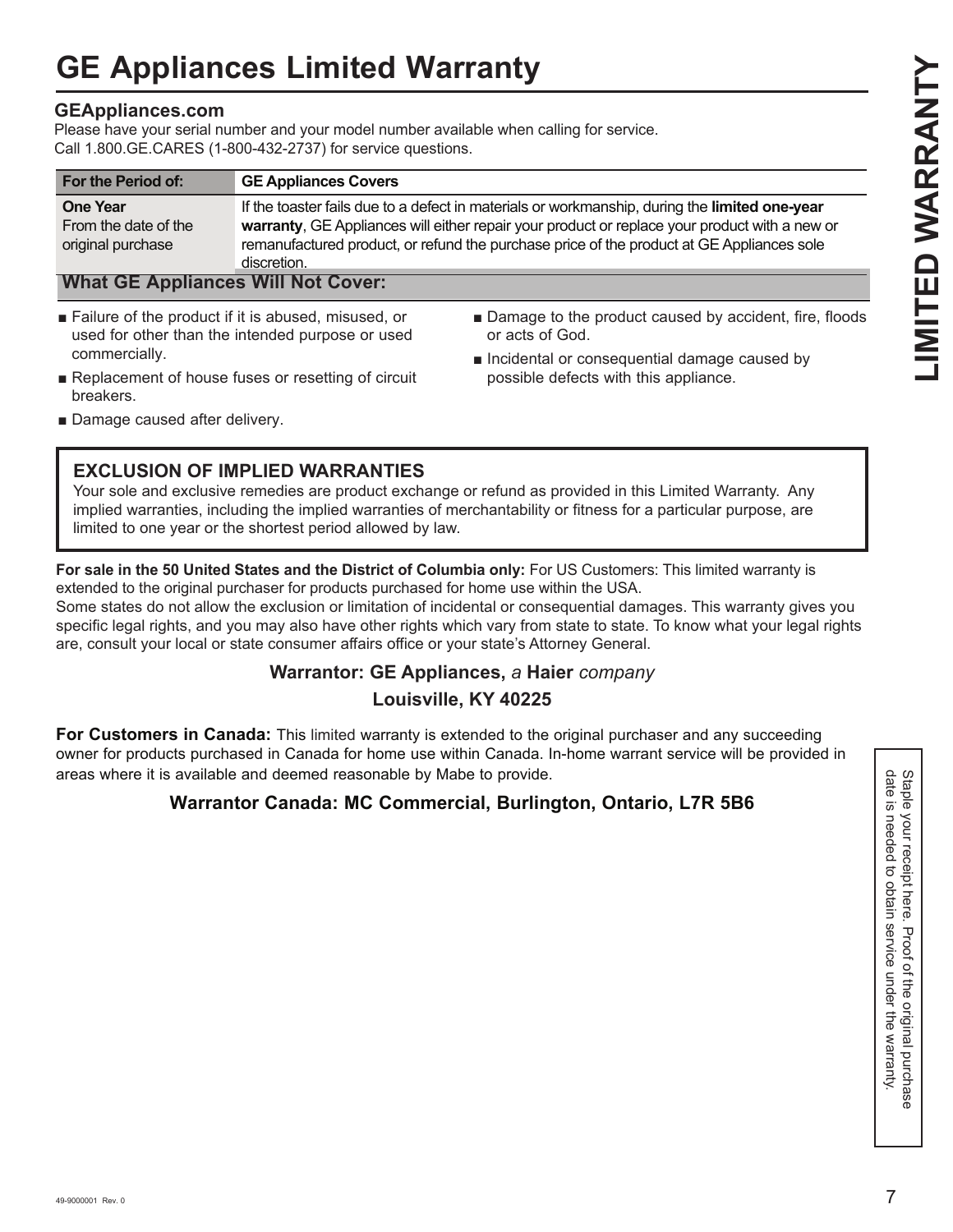# **Consumer Support**

Register your new appliance on-line at your convenience! Timely product registration will allow for enhanced communication and prompt service under the terms of your warranty, should the need arise.

Register your appliance at **GEAppliances.com/register**.

#### **Contact Us**

If you are not satisfied with the service you receive from GE Appliances, contact us on our Website with all the details including your phone number, or write to:

In the US: General Manager, Customer Relations | GE Appliances, Appliance Park | Louisville, KY 40225 **GEAppliances.com/contact**

In Canada: Director, Consumer Relations, Mabe Canada Inc. | Suite 310, 1 Factory Lane | Moncton, N.B. E1C 9M3 **GEAppliances.ca/en/contact-us**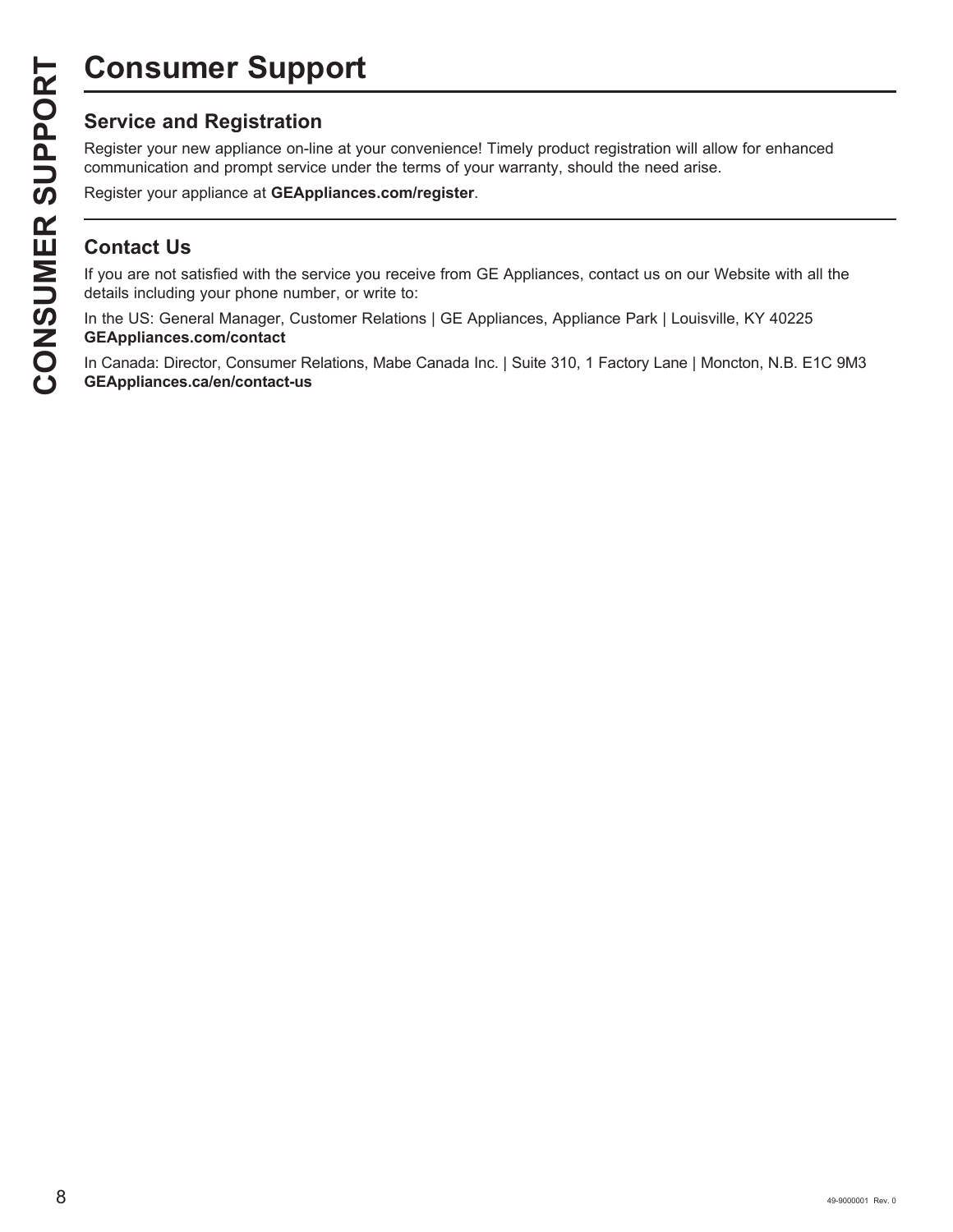

| <b>CONSIGNES DE SÉCURITÉ</b><br><b>IMPORTANTES</b> 3 |
|------------------------------------------------------|
| <b>PIÈCES</b> 4                                      |
| <b>UTILISATION DU GRILLE-PAIN.5</b>                  |
| <b>ENTRETIEN ET NETTOYAGE5</b>                       |
| <b>DÉPANNAGE</b> 6                                   |
| <b>GARANTIE LIMITÉE</b> 7                            |
| <b>SOUTIEN AU</b><br><b>CONSOMMATEUR</b> 8           |

#### MANUEL D'UTILISATION

G9TMA2SSPSS G9TMA4SSPSS

ENGLISH/FRANÇAIS/ ESPAÑOL

Inscrivez les numéros de modèle et de série ici :

No de modèle \_\_\_\_\_\_\_\_\_\_\_\_\_\_\_\_\_\_

No de série \_\_\_\_\_\_\_\_\_\_\_\_\_\_\_\_\_\_\_\_

Vous trouverez ces numéros sur l'étiquette à l'arrière de l'appareil.

GE est une marque de commerce de General Electric Company. Fabriqué sous licence de marque.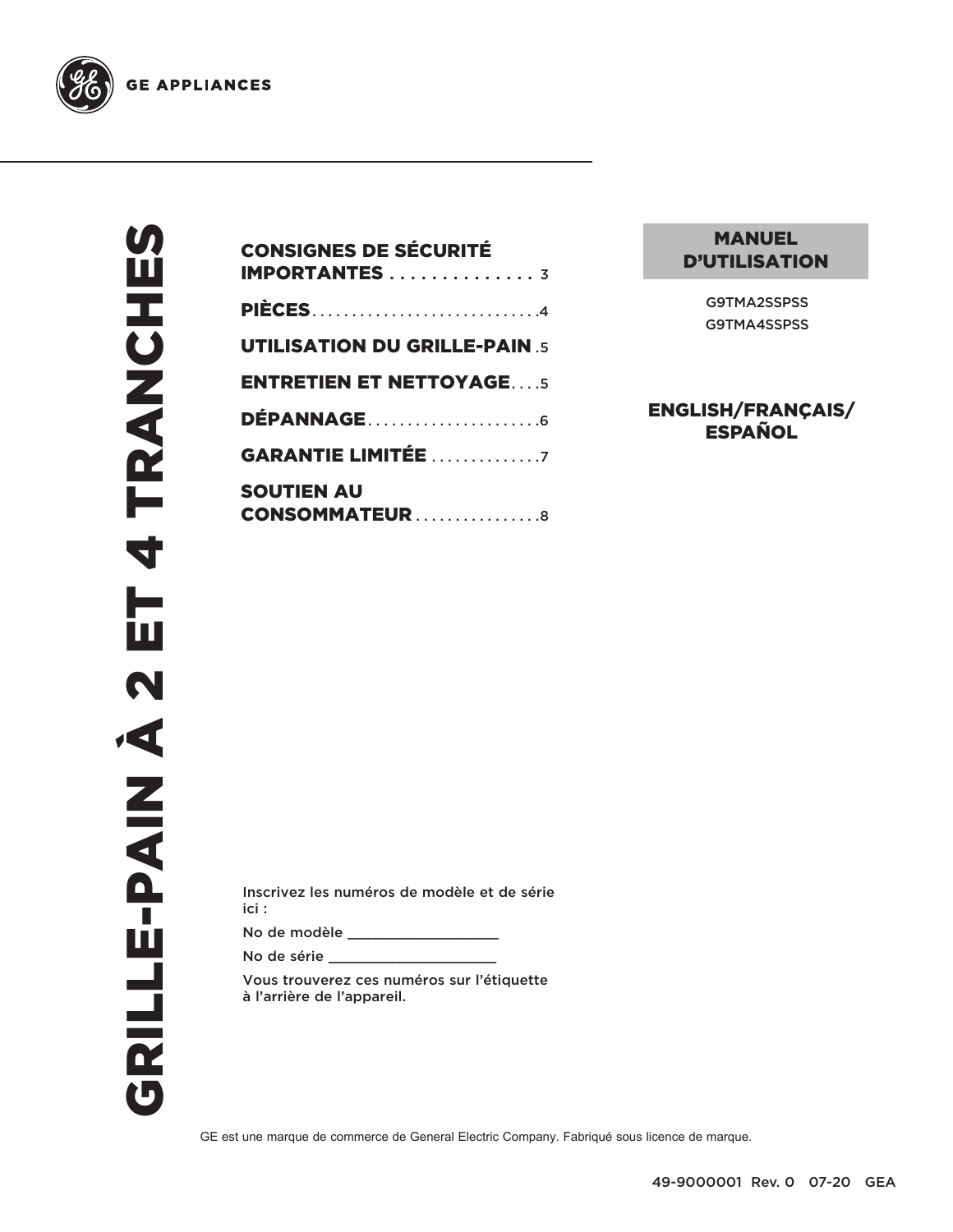#### **NOUS VOUS REMERCIONS D'INTÉGRER GE APPLIANCES À VOTRE DEMEURE.**

Que vous ayez grandi avec des électroménagers GE ou qu'il s'agisse de votre première acquisition, nous sommes heureux de vous accueillir dans notre famille.

Nous sommes fiers du savoir-faire, de l'innovation et du design qui constituent chaque électroménager GE, et nous pensons que vous le serez aussi. Nous vous rappelons que l'enregistrement de votre électroménager vous assure de recevoir des renseignements importants sur le produit et la garantie lorsque vous en avez besoin.

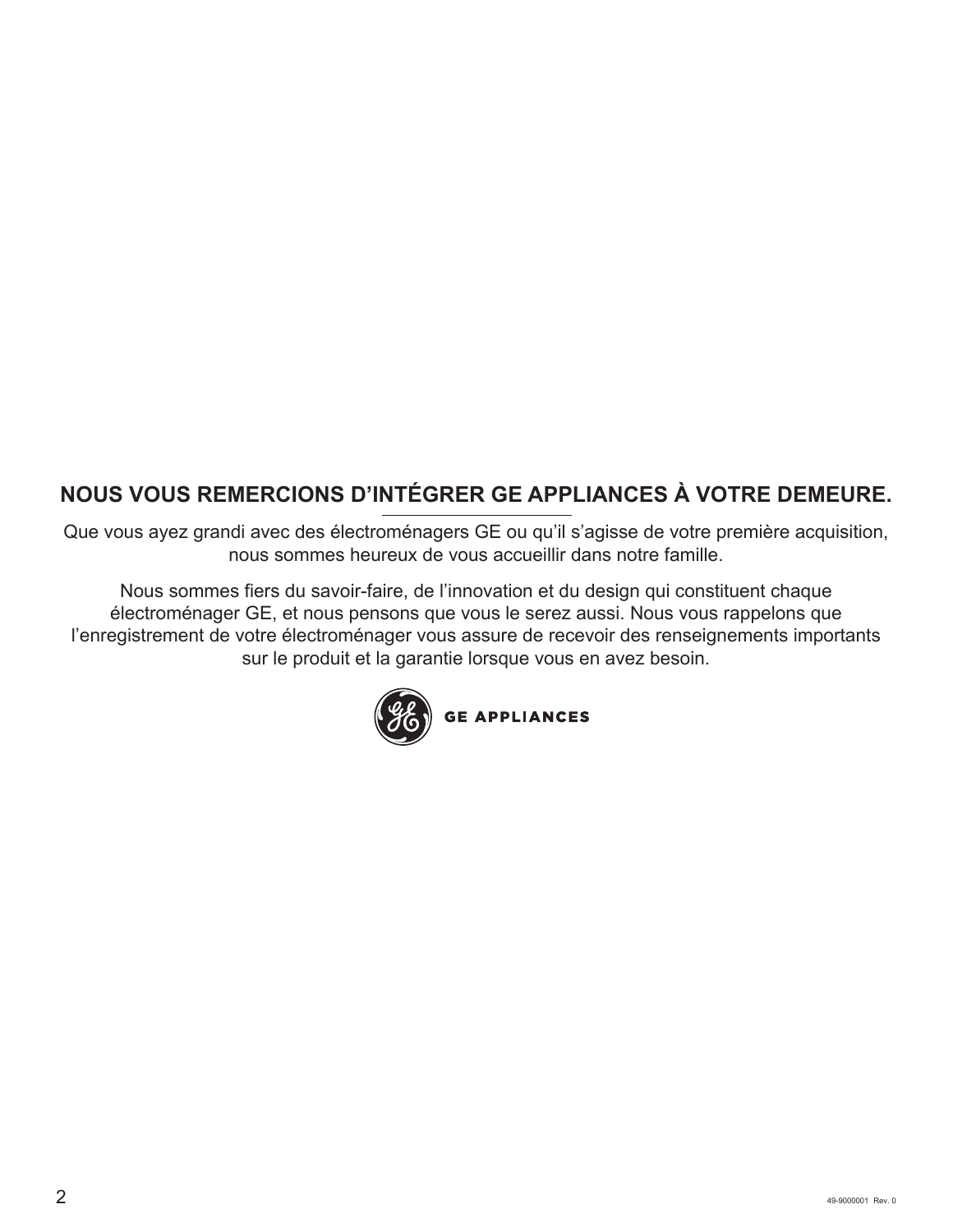#### **CONSIGNES DE SÉCURITÉ IMPORTANTES LISEZ TOUTES LES INSTRUCTIONS AVANT D'UTILISER L'APPAREIL**

**AVERTISSEMENT** Veuillez lire toutes les consignes de sécurité avant d'utiliser le produit. L'omission d'observer ces consignes peut poser une risque d'incendie, de choc électrique, de blessure grave ou fatale.

#### **ONSIGNES DE SÉCURITÉ GÉN** Lisez toutes les instructions.

- 
- **AVERTISSEMENT** Utilisez cet électroménager uniquement aux fins dont il est fait mention dans ce manuel d'utilisation.
- A AVERTISSEMENT<br>
Avant toute réparation, débranchez le

grille-pain.

- Ne laissez pas d'enfants seuls ou sans surveillance dans la zone où cet électroménager est en cours d'utilisation.
- Ne rangez pas des articles qui attirent les enfants au-dessus ou derrière cet électroménager, un enfant qui grimpe sur le grille-pain pour atteindre un article peut se blesser gravement.
- Ne touchez les éléments chauffants ou la surface intérieure du grille-pain. Ces surfaces peuvent s'avérer suffisamment chaudes. Pendant et après l'utilisation, ne laissez pas laissez d'abord celui-ci refroidir suffisamment. D'autres surfaces de l'électroménager peuvent devenir suffisamment chaudes pour causer des brûlures. Les surfaces potentiellement chaudes comprennent les éléments chauffants intérieurs, le dessus, l'arrière et les fentes autour de l'orifice du grille-pain.
- Ne touchez pas les surfaces chaudes. Utilisez les poignées et les boutons.
- Débranchez l'appareil de la prise lorsque vous ne l'utilisez pas ou avant le nettoyage. Laissez-le refroidir avant de poser ou retirer des pièces, et avant de le nettoyer.
- N'utilisez aucun électroménager dont le cordon ou la fiche sont endommagés ou s'il a subi une défectuosité ou un autre dommage. Contactez le soutien au consommateur.
- L'utilisation d'accessoires non recommandés par le fabricant peut occasionner des blessures.
- N'utilisez pas l'appareil à l'extérieur.
- Ne laissez pas le cordon pendre par-dessus le bord d'une table ou du comptoir, ni toucher des surfaces chaudes.
- Ne placez pas l'appareil près d'un four ou d'un brûleur à gaz ou électrique chauds.
- N'utilisez pas cet électroménager à des fins différentes de celles prévues.
- Vous ne devez pas insérer des aliments trop gros, des emballages en papier d'aluminium ou des ustensiles dans le grille-pain car ils posent un risque d'incendie ou de choc électrique.
- Un incendie peut se déclarer si le grille-pain est recouvert ou s'il touche à une matière inflammable, y compris des rideaux, des draperies, des murs ou des articles semblables en cours de fonctionnement.
- Ne tentez pas de déloger un aliment dans le grille-pain lorsque celui-ci est branché.
- **Pour prévenir les chocs électriques, débranchez le grille-pain avant de le nettoyer.**
- **Pour réduire le risque d'incendie ou de choc électrique, utilisez le grille-pain avec le ramasse-miettes en place.**

#### **AVERTISSEMENT GARDEZ LES MATIÈRES INFLAMMABLES À DISTANCE DU GRILLE-PAIN**

- L'omission de prendre cette précaution peut causer un incendie ou une blessure corporelle.
- Ne rangez ni n'utilisez des matières inflammables dans le grille-pain ou près de son orifice, y compris le papier, le plastique, les poignées ou mitaines de four, le linge de maison, le revêtement mural, les rideaux, les draperies, l'essence ou d'autres vapeurs ou liquides inflammables. • Ne portez jamais de vêtements amples ou pendants lorsque vous utilisez l'électroménager. Ces vêtements peuvent prendre feu au contact de
- surfaces chaudes et causer des brûlures graves.

#### **AVERTISSEMENT VIS INDÉMONTABLE**

Cet électroménager est doté d'une vis indémontable afin d'empêcher le retrait du couvercle extérieur. Afin de réduire le risque d'incendie ou de choc électrique, ne tentez pas de retirer le couvercle extérieur. Aucune pièce réparable par l'utilisateur ne se trouve à l'intérieur. Les réparations doivent être effectuées par un technicien en réparation autorisé seulement.

#### **FICHE POLARISÉE**

Cet appareil est doté d'une fiche polarisée (une lame plus large que l'autre). Afin de réduire les risques d'électrocution, la fiche est conçue pour s'introduire dans la prise polarisée dans un sens seulement. Placez la fiche dans l'autre sens si elle refuse de s'introduire à fond dans la prise. S'il vous est toujours impossible d'insérer la fiche, contactez un électricien qualifié. Ne tentez pas de modifier la fiche de quelque façon que ce soit.

#### **CORDON ÉLECTRIQUE**

**REMARQUE :** Si le cordon d'alimentation est endommagé, veuillez contacter le garant qui figure au dos de ce manuel.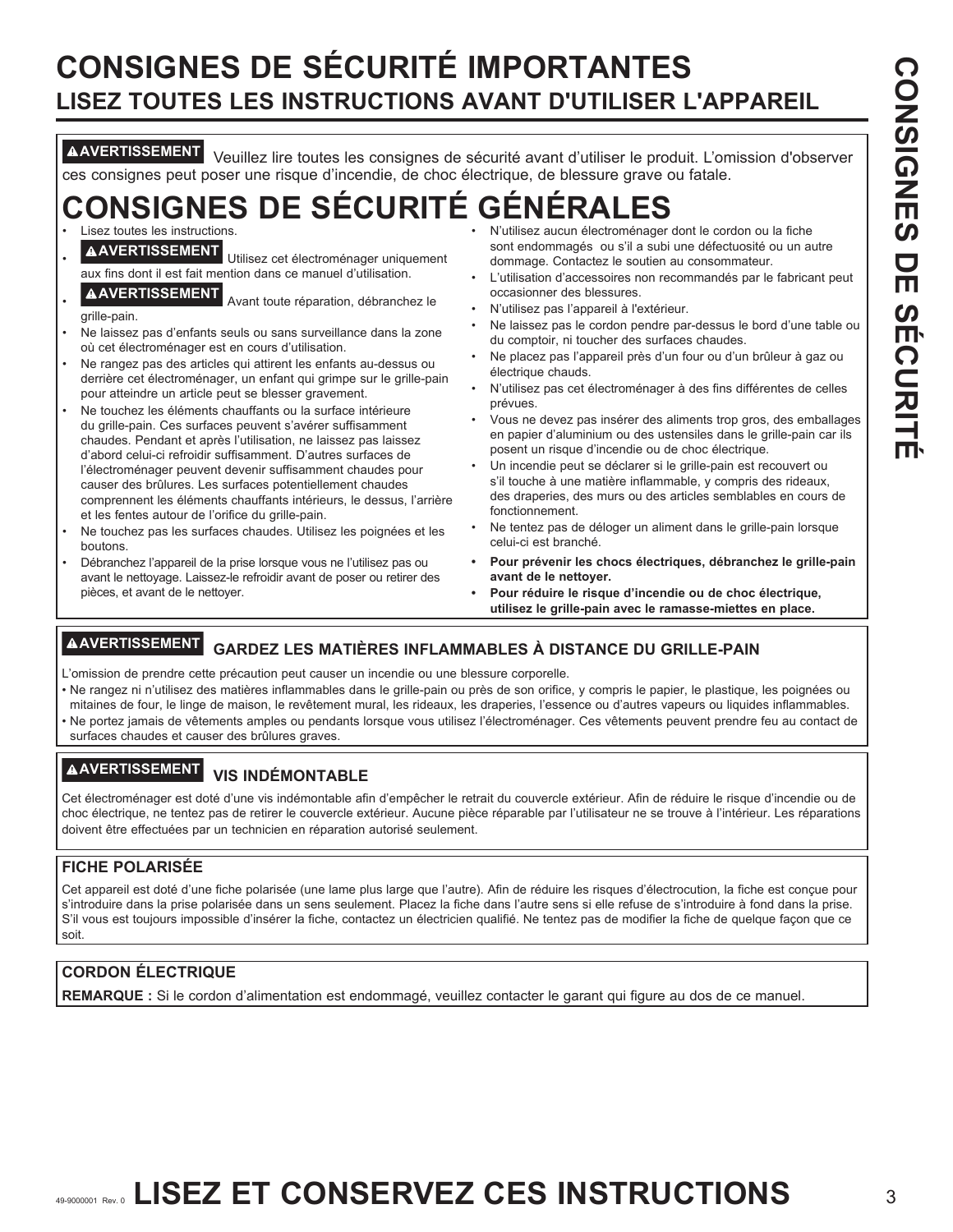# **PIÈCES**<br> **PIÈCES**<br> **PIÈCES**<br> **PIÈCES**<br> **PIÈCES**







Appearance will vary by model

**NOTE:** The 4 slice toaster has crumb trays on each side of the unit.



# **H**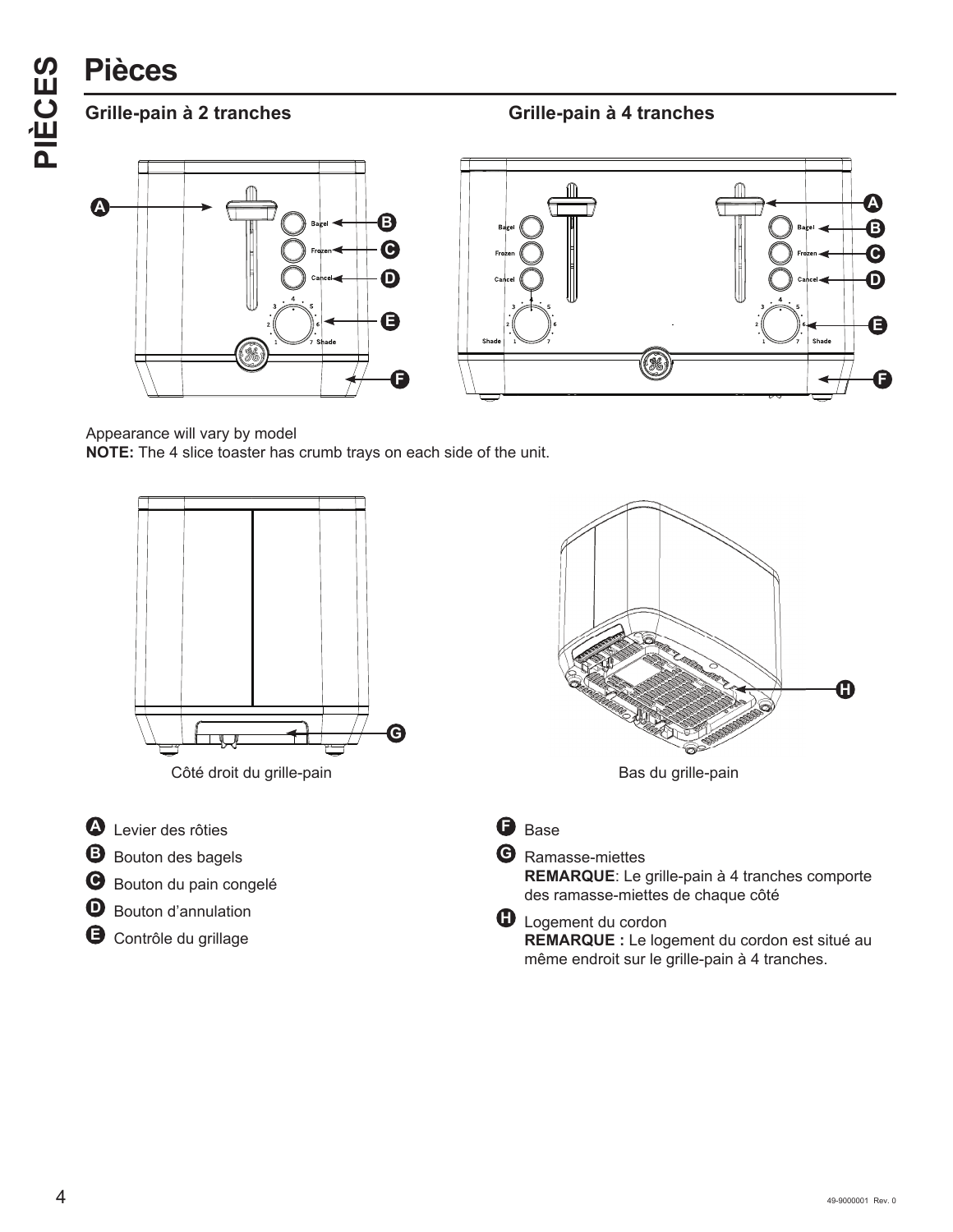#### **Pour commencer**

Cet électroménager est destiné à un usage domestique seulement.

- Retirez tout le matériel d'emballage, les autocollants et la bande en plastique autour de la fiche électrique.
- Pour enregistrer votre produit, allez sur GEAppliances.com.
- Lavez toutes les parties selon les instructions de la section Entretien et nettoyage.
- Placez le grille-pain sur une surface de niveau et allouez suffisamment d'espace pour que la vapeur puisse s'échapper sans endommager les comptoirs, les armoires et les murs. Nous recommandons un dégagement de 10,2 cm (4 po) sur tous les côtés.
- Avant la première utilisation, réglez le niveau de brunissement au maximum (7) et faites fonctionner l'appareil à vide dans une pièce bien ventilée pour sécher les nouveaux éléments. Cela peut produire une légère odeur lorsque l'élément durcit.

#### **Faire griller le pain**

- 1. Placez le grille-pain sur une surface solide, de niveau et résistante à la chaleur.
- 2. Insérez la fiche du cordon dans une prise électrique.
- 3. Tournez le bouton du grillage au réglage désiré (1 = léger, 7 = foncé).
- 4. Placez les tranches de pain dans les fentes de grillage (épaisseur maximale de 25 mm).
- 5. Poussez le levier complètement vers le bas. Le levier ne se verrouillera que si le grille-pain est branché dans une prise électrique

### **Entretien et nettoyage**

Suivez les consignes suivantes pour nettoyer et entretenir votre grille-pain :

- Débranchez le grille-pain et laissez-le avant d'essayer de nettoyer ou de retirer tout pain grillé coincé dans l'appareil.
- Pour retirer les miettes de l'appareil, glissez délicatement le ramasse-miettes pour le sortir et videz-le. Replacez ensuite le ramasse-miettes.
- N'insérez pas des objets étrangers dans les fentes.

#### • **ATTENTION**

 Ne mettez pas l'appareil à l'envers et ne le secouez pas pour retirer les miettes, pain ou autres articles de grillage.

6. Si vous devez arrêter le grillage en cours, pressez le bouton d'annulation (Cancel) pour éjecter le contenu du grille-pain.

#### **Pain congelé**

- 1. Laissez le contrôle du grillage à votre réglage favori, insérez le pain congelé, abaissez le levier puis pressez le bouton du pain congelé (Frozen).
- 2. Une lumière va s'allumer.
- 3. La rôtie va remonter lorsqu'elle sera prête.

#### **Bagels**

- 1. Insérez le bagel tranché dans les fentes avec ses côtés coupés vers l'intérieur du grille-pain.
- 2. Laissez le contrôle du grillage à votre réglage favori, abaissez le levier puis pressez le bouton Bagel.

3. Le bagel va remonter lorsqu'il sera prêt.

Annulation

1. Une pression sur le bouton Cancel fait cesser le grillage.

- Nettoyez le corps du grille-pain avec un linge humide.
- **DANGER :** N'immergez jamais le grille-pain dans l'eau et ne le mettez jamais au lave-vaisselle.

#### • **ATTENTION**

 N'utilisez jamais des tampons à récurer, des nettoyants abrasifs ou des liquides corrosifs tels que de l'essence ou de l'acétone pour nettoyer le grille-pain.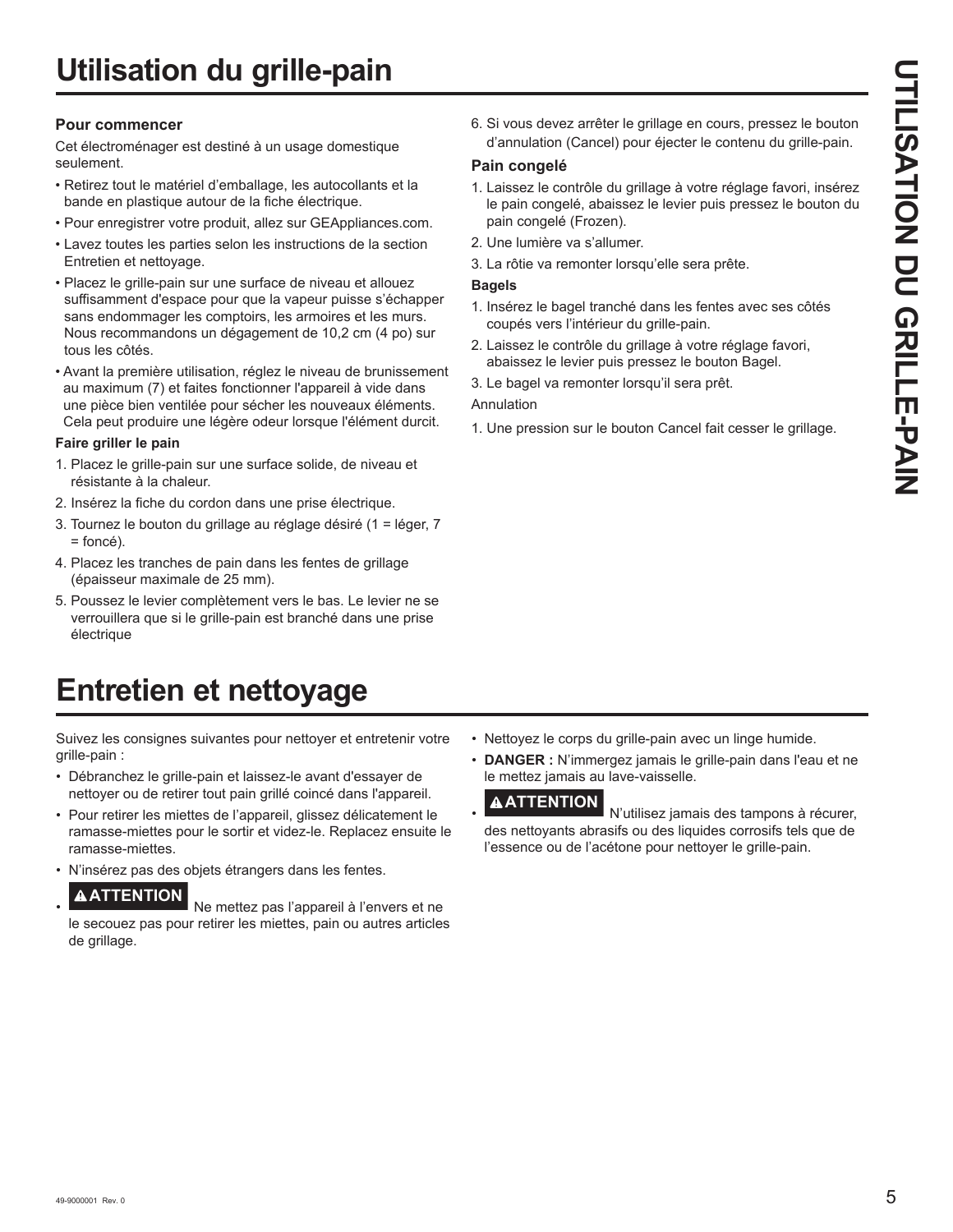# **Dépannage**

| Ш<br>$\overline{c}$  | <b>Dépannage</b>                                                                                                                                |                                                                                                                                                                                                                                                                          |  |  |
|----------------------|-------------------------------------------------------------------------------------------------------------------------------------------------|--------------------------------------------------------------------------------------------------------------------------------------------------------------------------------------------------------------------------------------------------------------------------|--|--|
| $\breve{\mathsf{Z}}$ | Gagnez du temps et économisez de l'argent! Examinez d'abord les tableaux des pages suivantes, vous pourriez<br>vous éviter un appel de service. |                                                                                                                                                                                                                                                                          |  |  |
|                      | <b>Problème</b>                                                                                                                                 | <b>Solution</b>                                                                                                                                                                                                                                                          |  |  |
|                      | Ce grille-pain ne fonctionne pas                                                                                                                | Assurez-vous que la fiche est correctement insérée dans la prise murale.                                                                                                                                                                                                 |  |  |
| ÉPANI                | Le pain reste coincé dans le<br>grille-pain                                                                                                     | Débranchez le grille-pain et laissez-le refroidir. Retirez délicatement le pain du grille-pain. Veillez à<br>ne pas endommager les éléments chauffants lorsque vous retirez le pain. N'utilisez jamais un objet<br>métallique à cette fin.                               |  |  |
|                      | Les rôties sont trop ou pas assez<br>grillées                                                                                                   | Vérifiez votre réglage sur le bouton de contrôle du grillage. La prochaine fois, choisissez un réglage<br>plus bas si le pain est trop grillé, ou un réglage plus élevé si le pain n'est pas assez grillé. Vérifiez<br>aussi que le bouton Frozen n'est pas sélectionné. |  |  |
|                      | Le pain remonte presque<br>immédiatement sans être grillé.                                                                                      | Assurez-vous de pousser le levier jusqu'au bout.                                                                                                                                                                                                                         |  |  |
|                      | De la fumée se dégage du<br>grille-pain                                                                                                         | Pressez le bouton Cancel pour arrêter le grillage. Videz le ramasse-miettes s'il est plein et nettoyez-le<br>si nécessaire.                                                                                                                                              |  |  |
|                      | Le cordon est endommagé.                                                                                                                        | Si le cordon de ce grille-pain est endommagé, il doit être immédiatement remplacé auprès d'un centre<br>de réparation.                                                                                                                                                   |  |  |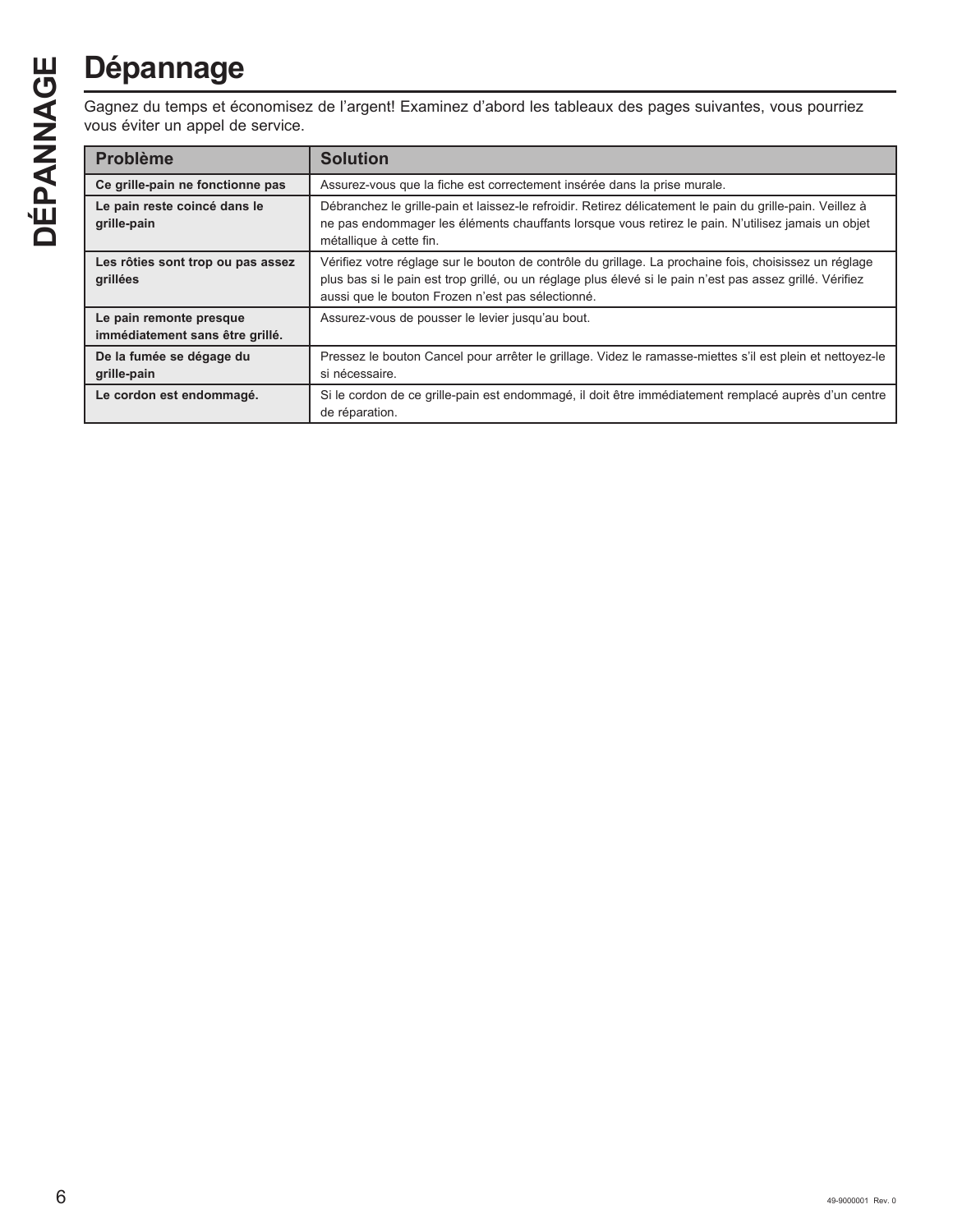#### **GEAppliances.com**

**Veuillez garder les numéros de série et de modèle à portée de la main au moment d'effectuer un appel de service. Composez le 1.800.GE.CARES pour des questions relatives au service.** 

| Durant la période de:       | GE Appliances appliquera la garantie suivante                                                 |  |
|-----------------------------|-----------------------------------------------------------------------------------------------|--|
| Un $(1)$ an                 | Si le grille-pain présente une défaillance en raison de vices de matière ou de fabrication    |  |
| À partir de la date d'achat | pendant la garantie limitée de un (1) an, GE Appliances procédera, réparer votre produit à sa |  |
| initial                     | seule discrétion remplacement de votre produit par un neuf, à sa remise à neuf, ou encore au  |  |
|                             | remboursement de son prix d'achat.                                                            |  |

#### **Ce que GE Appliances ne garantie pas :**

- La défaillance du produit en raison d'un usage abusif, d'une mauvaise utilisation, ou s'il est utilisé à des fins commerciales ou autres que celles prévues.
- Tout dommage occasionné par un accident, un incendie, une inondation ou une autre catastrophe naturelle.
- Le remplacement des fusibles du domicile ou le réarmement • Les dommages accessoires ou indirects causés par d'éventuelles défectuosités de cet électroménager.
- Les dommages survenus après la livraison.

des disjoncteurs.

#### **EXCLUSION DES GARANTIES IMPLICITES**

Votre seul recours exclusif consiste en l'échange du produit ou son remboursement en vertu de cette garantie limitée. Toute garantie implicite, y compris les garanties implicites relatives à la qualité marchande ou à l'adéquation à un usage particulier, se limitera à une période de un (1) an ou à la période la plus courte prescrite par la loi.

**Pour la vente dans les 50** États et le district de Columbia des États-Unis seulement : Clients des États-Unis : Cette garantie limitée est étendue à l'acheteur d'origine pour les produits achetés relativement à une utilisation domestique à l'intérieur des États-Unis.

Certains États ou provinces ne permettent pas l'exclusion ou la restriction des dommages accessoires ou indirects. Certains droits particuliers vous sont dévolus en vertu de la présente garantie et peuvent s'accompagner d'autres droits qui varient selon votre lieu de résidence. Pour connaître la nature exacte de vos droits, consultez l'organisme de protection du consommateur de votre région, ou encore le bureau du procureur général de l'État.

#### **Garant : GE Appliances, une compagnie Haier Louisville, KY 40225**

**Pour les clients au Canada:** Cette garantie limitée est étendue à l'acheteur original et à tout propriétaire suivant<br>
pour les produits achetes au Canada pour un usage domestique au Canada. Le service de mandat à domicile pour les produits achetés au Canada pour un usage domestique au Canada. Le service de mandat à domicile sera fourni dans les zones où il est disponible et jugé raisonnable par Mabe.

#### **Garant Canada: MC Commercial, Burlington, Ontario, L7R 5B6**